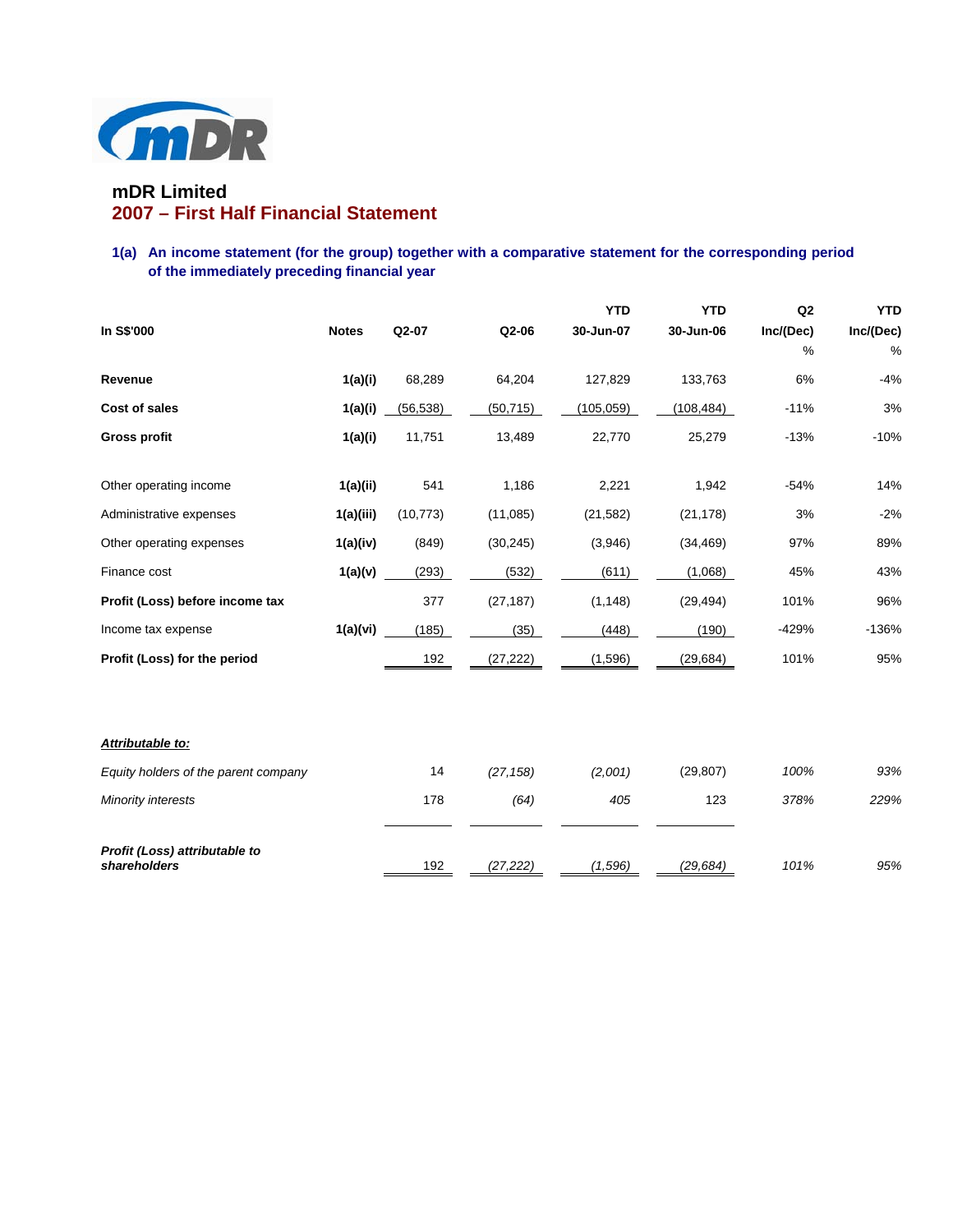# **1(a) (i) Revenue, Cost of Sales and Gross Profit**

The group operates in two business segments – after market services ("AMS") and distribution management solutions ("DMS'). The breakdown of revenue and cost of goods sold and spare parts are as follows:

|                                                     |           |           | <b>YTD</b> | <b>YTD</b> |
|-----------------------------------------------------|-----------|-----------|------------|------------|
| In S\$'000                                          | Q2-07     | Q2-06     | 30-Jun-07  | 30-Jun-06  |
| Revenue                                             |           |           |            |            |
| AMS                                                 | 14,003    | 15,034    | 25,304     | 26,938     |
| <b>DMS</b>                                          | 54,286    | 49,170    | 102,525    | 106,825    |
|                                                     | 68,289    | 64,204    | 127,829    | 133,763    |
| <b>Cost of Goods Sold and Spare</b><br><b>Parts</b> |           |           |            |            |
| AMS                                                 | (6,959)   | (5,926)   | (11, 828)  | (10, 564)  |
| <b>DMS</b>                                          | (49, 579) | (44, 789) | (93, 231)  | (97, 920)  |
|                                                     | (56, 538) | (50, 715) | (105, 059) | (108, 484) |
| <b>Gross Profit</b>                                 |           |           |            |            |
| AMS                                                 | 7,044     | 9,108     | 13,476     | 16,374     |
| <b>DMS</b>                                          | 4,707     | 4,381     | 9,294      | 8,905      |
|                                                     | 11,751    | 13,489    | 22,770     | 25,279     |

# **1(a) (ii) Other operating income consist of the following:**

|                                                                         |         |       | YTD       | <b>YTD</b> |
|-------------------------------------------------------------------------|---------|-------|-----------|------------|
| In S\$'000                                                              | $Q2-07$ | Q2-06 | 30-Jun-07 | 30-Jun-06  |
|                                                                         |         |       |           |            |
| Interest income                                                         |         |       |           |            |
| - Bonds                                                                 | 499     | 504   | 993       | 998        |
| - Others                                                                | 15      | 12    | 24        | 29         |
| Rental income                                                           | 59      |       | 108       | 80         |
| Bad debt recovered                                                      | 2       | 9     | 3         | 137        |
| Release of negative goodwill to<br>income on re-acquisition of interest |         |       |           |            |
| in a subsidiary                                                         |         | 616   |           | 616        |
| Gain on divestment of business                                          |         |       | 935       |            |
| Waiver of debts                                                         |         |       | 150       |            |
| <b>Others</b>                                                           | (34)    | 45    | 8         | 82         |
|                                                                         |         |       |           |            |
|                                                                         | 541     | 1,186 | 2,221     | 1,942      |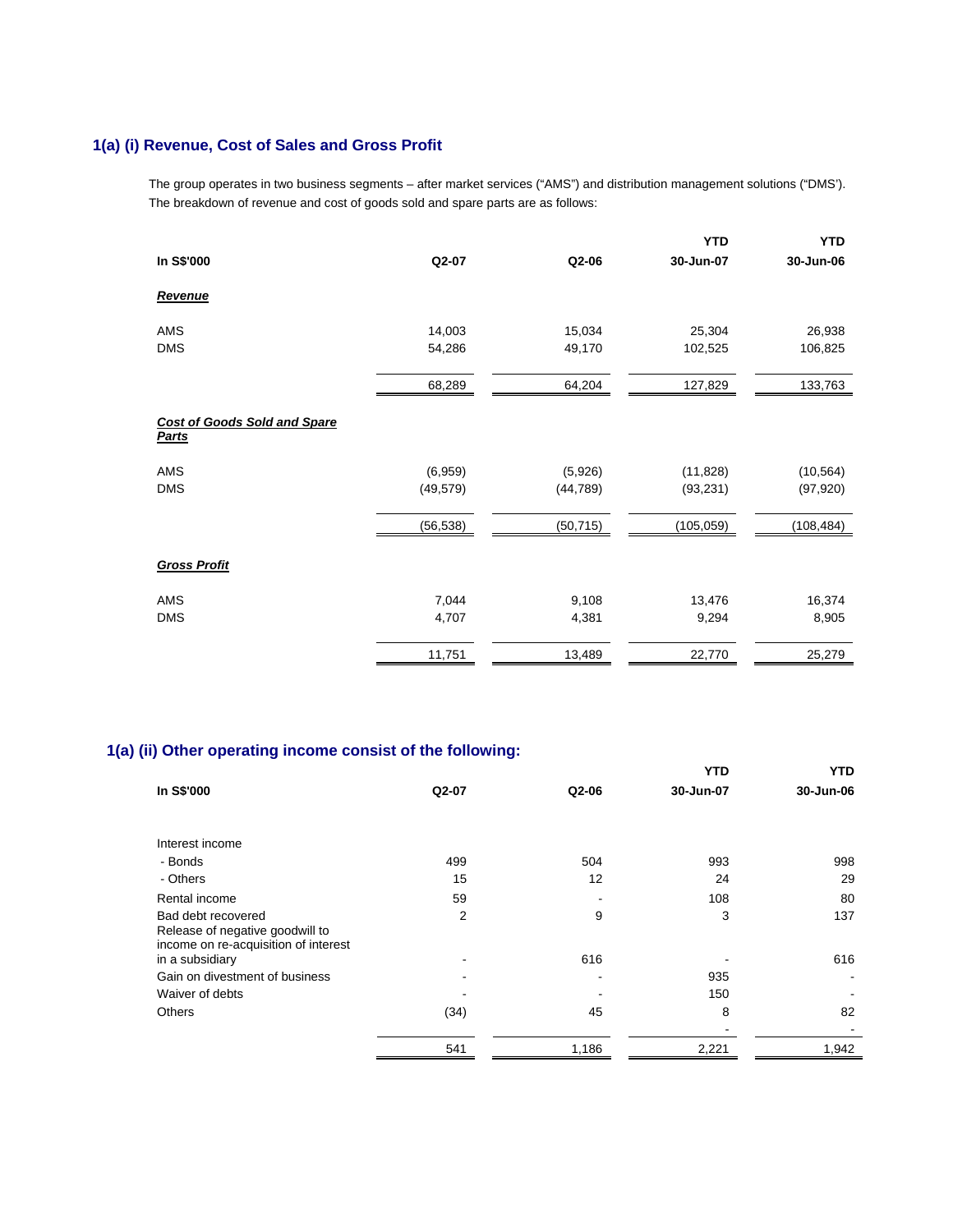## **1(a)(iii) Administrative Expenses**

The administrative expenses comprise mainly staff cost.

|                   |       |       | <b>YTD</b> | <b>YTD</b> |
|-------------------|-------|-------|------------|------------|
| In S\$'000        | Q2-07 | Q2-06 | 30-Jun-07  | 30-Jun-06  |
| <b>Staff Cost</b> |       |       |            |            |
| <b>AMS</b>        | 6,257 | 6,494 | 12,798     | 12,559     |
| <b>DMS</b>        | 1,893 | 1,809 | 3,706      | 3,512      |
|                   | 8,150 | 8,303 | 16,504     | 16,071     |

 Included in the AMS business for Q2-06 is a reversal of bonus provision of \$1 million. Excluding this one-off item, on a comparative basis, AMS staff cost improved by 16% to \$6.3 million from \$7.5 million.

### **1(a)(iv) Included in other operating expenses are the following:**

|                                                      |         |        | YTD       | YTD.      |
|------------------------------------------------------|---------|--------|-----------|-----------|
| In S\$'000                                           | Q2-07   | Q2-06  | 30-Jun-07 | 30-Jun-06 |
| Minimum lease payments under operating lease         | 1,958   | 2,451  | 4,001     | 4,751     |
| Depreciation expenses                                | 532     | 857    | 1,116     | 1,744     |
| Reversal of impairment on fixed assets               |         |        | (69)      |           |
| (Gain) loss on disposal of fixed assets              | (8)     | 148    | 6         | 152       |
| Reversal of impairment of other investments (Note I) | (840)   |        | (840)     | 79        |
| Allowance for doubtful trade receivables             | (13)    | 1,177  | (5)       | 1,597     |
| Allowance for doubtful other receivables             | 497     |        | 995       |           |
| Provision (reversal) of allowance for inventories    | 33      | 58     | (32)      | 58        |
| (Gain) loss on foreign exchange                      | (1,310) | 1,143  | (1,226)   | 1,677     |
| Provision for restructuring costs                    |         | 24,411 |           | 24,411    |
|                                                      | 849     | 30,245 | 3,946     | 34,469    |
|                                                      |         |        |           |           |

Note I : This represents reversal of provision of impairment following the assessment of the recoverable value of other investments.

## **1(a)(v) Finance cost**

Finance cost comprises mainly interest expense arising from loans drawn down for operating and investing activities.

## **1(a)(vi) Income tax expense**

The tax expense provision is calculated for profitable subsidiaries using the tax rates applicable in the jurisdictions where the companies in the Group operate.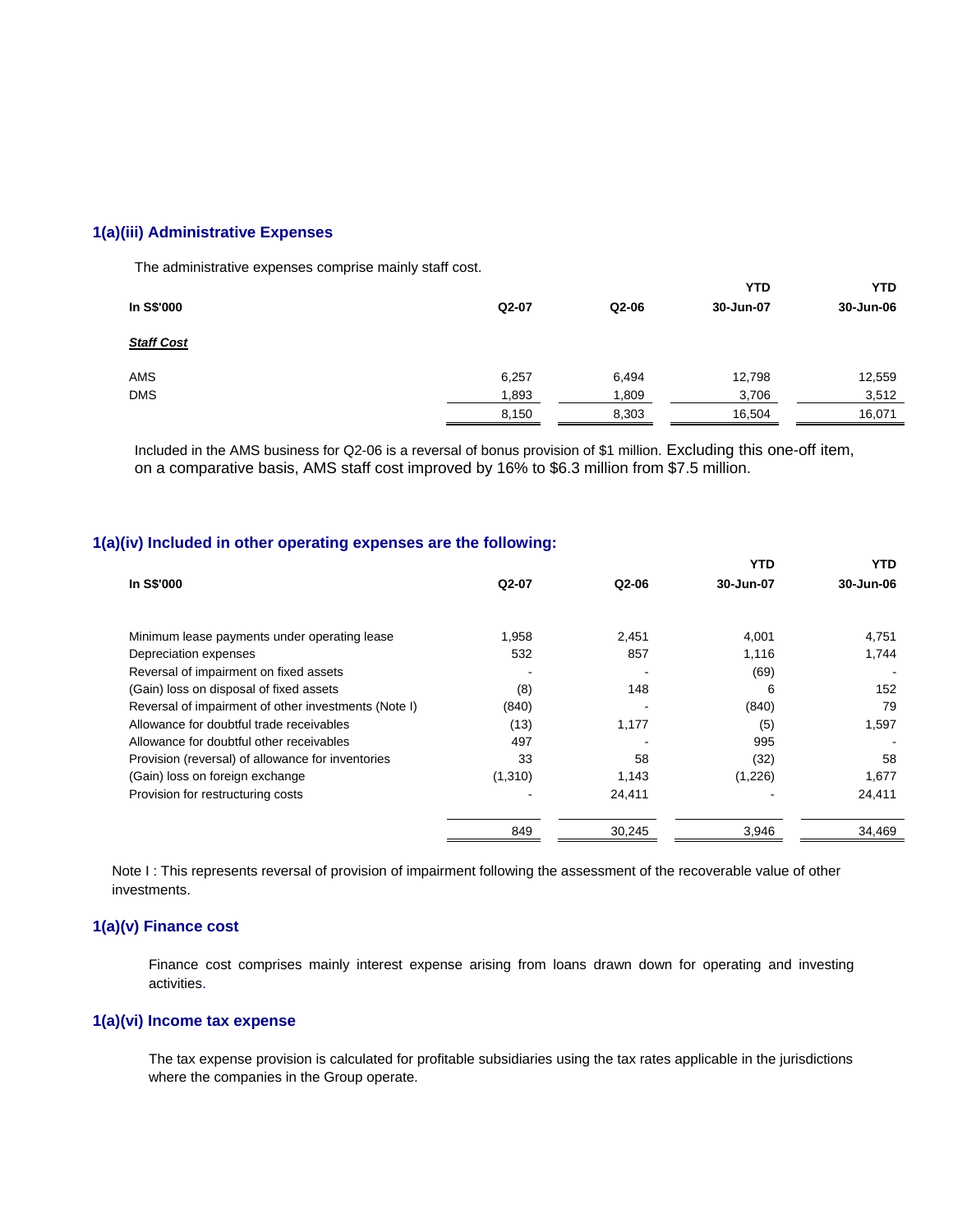### **1(b)(i) A balance sheet (for the issuer and group), together with a comparative statement as at the end of the immediately preceding financial year**

|                                                     |              | Group     | Group     | Company   | Company   |
|-----------------------------------------------------|--------------|-----------|-----------|-----------|-----------|
| In S\$'000                                          | <b>Notes</b> | 30-Jun-07 | 31-Dec-06 | 30-Jun-07 | 31-Dec-06 |
| <b>ASSETS</b>                                       |              |           |           |           |           |
| <b>Current assets</b>                               |              |           |           |           |           |
| Cash                                                |              | 9,886     | 14,320    | 2,971     | 3,395     |
| Cash pledged                                        |              |           | 98        |           |           |
| Trade receivables                                   | Α            | 29,033    | 32,205    | 7,213     | 7,919     |
| Other receivables and prepayments                   | в            | 6,109     | 6,587     | 20,516    | 17,015    |
| Inventories                                         | C            | 14,934    | 14,190    |           |           |
|                                                     |              | 59,962    | 67,400    | 30,700    | 28,329    |
| <b>Non-current assets</b>                           |              |           |           |           |           |
| Investment in subsidiaries                          |              |           |           | 27,197    | 27,197    |
| Investment in associates                            |              |           | 14        |           |           |
| Other investments                                   |              | 10,571    | 9,731     | 6,930     | 6,090     |
| Advance payments for investments                    |              | 1,951     | 1,951     | 1,951     | 1,951     |
| Plant and equipment                                 |              | 5,787     | 7,468     | 680       | 942       |
| Goodwill on consolidation                           |              | 12,174    | 12,174    |           |           |
| Other goodwill                                      |              | 8,074     | 8,074     |           |           |
|                                                     |              | 38,557    | 39,412    | 36,758    | 36,180    |
| <b>Total assets</b>                                 |              | 98,519    | 106,812   | 67,458    | 64,509    |
|                                                     |              |           |           |           |           |
| <b>Current liabilities</b>                          |              |           |           |           |           |
| <b>Bank loans</b>                                   |              | 12,236    | 13,627    | 3,866     | 4,435     |
| Bank overdraft                                      |              | 7,792     | 8,668     | 1,581     | 1,581     |
| Trade payables                                      | D            | 11,249    | 14,977    | 1,291     | 1,479     |
| Other payables                                      | Е            | 42,747    | 45,574    | 36,220    | 33,485    |
| Income tax payable                                  |              | 1,422     | 1,166     |           |           |
| Obligations under finance leases                    |              | 11        | 17        |           |           |
|                                                     |              | 75,457    | 84,029    | 42,958    | 40,980    |
| <b>Non-current liabilities</b>                      |              |           |           |           |           |
| Obligations under finance leases                    |              | 62        | 191       |           |           |
| Deferred tax                                        |              | 1,179     | 1,153     | 912       | 912       |
|                                                     |              | 1,241     | 1,344     | 912       | 912       |
| <b>Equity</b>                                       |              |           |           |           |           |
| Issued capital                                      |              | 92,960    | 89,841    | 92,960    | 89,841    |
| Capital redemption reserve                          |              | 22        | 22        | 22        | 22        |
| Share options reserve                               |              | 3,166     | 3,166     | 3,166     | 3,166     |
| Foreign currency translation reserve                |              | 565       | 1,204     |           |           |
| Revenue reserve                                     | F            | (78, 370) | (76, 369) | (72, 560) | (70, 412) |
| Equity attributable to equity holders of the parent |              | 18,343    | 17,864    | 23,588    | 22,617    |
| Minority interests                                  |              | 3,478     | 3,575     |           |           |
|                                                     |              | 21,821    | 21,439    | 23,588    | 22,617    |
|                                                     |              |           |           |           |           |
| <b>Total equity and liabilities</b>                 |              | 98,519    | 106,812   | 67,458    | 64,509    |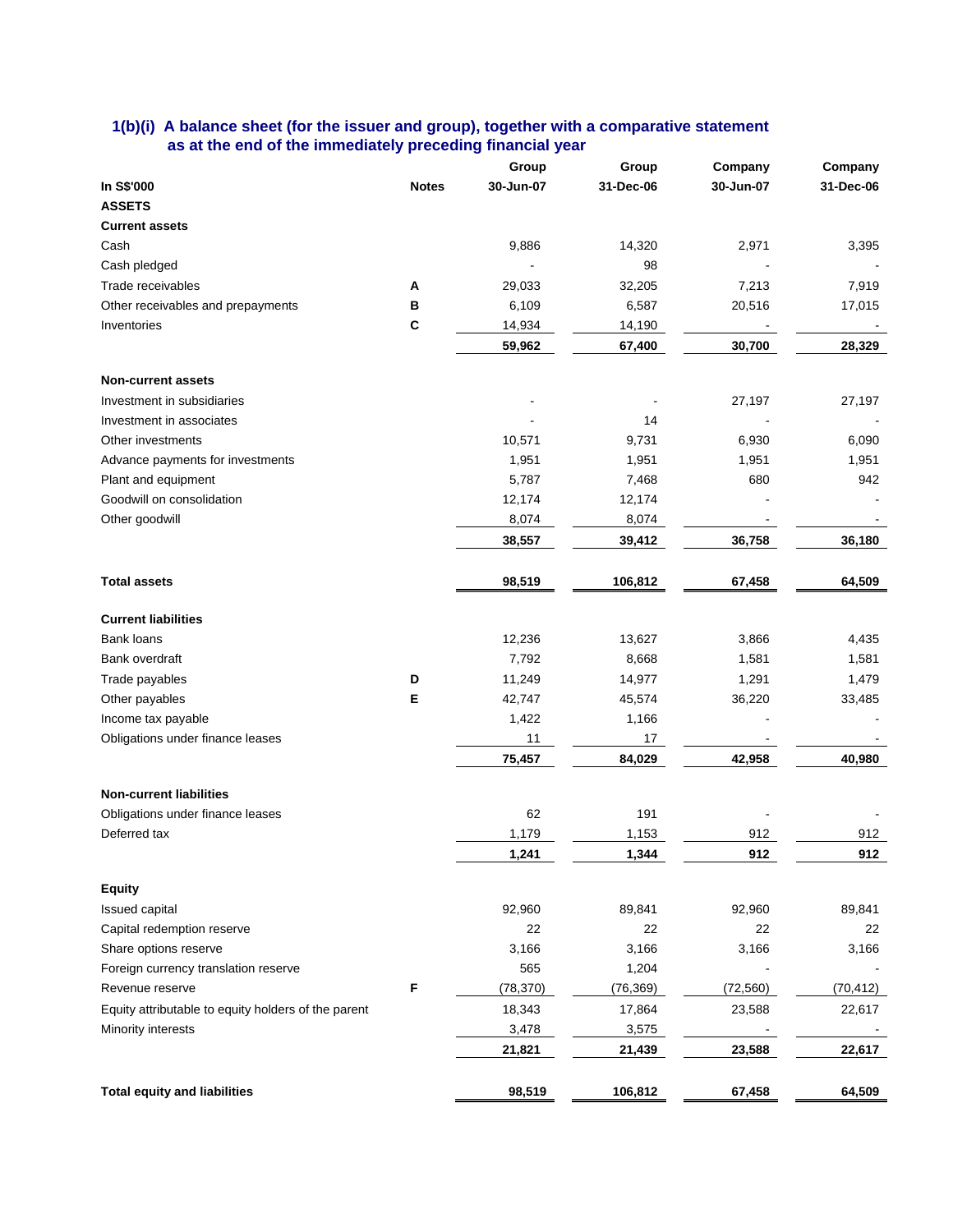#### **(A) Trade receivables**

The trade receivables turnover days is 42 as at 30 June 2007 (31 December 2006 : 43 days).

### **(B) Other receivables and prepayments**

The major components of other receivables and prepayments are tabulated below :

|                              |           | Group     |
|------------------------------|-----------|-----------|
| S\$'000                      | 30-Jun-07 | 31-Dec-06 |
| <b>Related parties</b>       | 999       | 1,902     |
| <b>Recoverables</b>          | 2,018     | 1,997     |
| Deposits                     | 2,066     | 2,069     |
| Prepayments                  | 865       | 592       |
| Accrued interest receivables | 104       |           |

## **(C) Inventories**

The inventory turnover is 26 days for the quarter ended 30 June 2007 (31 December 2006 : 23 days).

#### **(D) Trade payables**

Trade payables turnover days is 20 as at 30 June 2007 (31 December 2006 : 25 days).

#### **(E) Other payables**

The major components of other payables are tabulated below :

|                                                 |           | Group     |
|-------------------------------------------------|-----------|-----------|
| S\$'000                                         | 30-Jun-07 | 31-Dec-06 |
| Amount owing to related parties                 | 17,493    | 14,785    |
| Other payables to third parties                 | 2.946     | 7,982     |
| Accrued staff related expenses                  | 2.991     | 3.131     |
| Accrued operating expenses                      | 9.727     | 8,127     |
| Accrued restructuring costs                     | 5.715     | 6,756     |
| Refundable deposit for disposal of a subsidiary | 1,535     | 2,072     |
| Loan payable to bank by associate company       | 2.291     | 2.670     |

## **1(b)(ii) Aggregate amount of group's borrowings and debt securities**

## **Amount repayable in one year or less, or on demand**

| As at 30 June 2007 |                    | As at 31 December 2006 |                    |  |
|--------------------|--------------------|------------------------|--------------------|--|
| Secured (\$'000)   | Unsecured (\$'000) | Secured (\$'000)       | Unsecured (\$'000) |  |
| 11                 | 20.028             | 17                     | 22.295             |  |

#### **Amount repayable after one year**

| As at 30 June 2007 |                    | As at 31 December 2006 |                    |
|--------------------|--------------------|------------------------|--------------------|
| Secured (\$'000)   | Unsecured (\$'000) | Secured (\$'000)       | Unsecured (\$'000) |
| 62                 | $\sim$             | 191                    | <b>COLOR</b>       |

# **Details of collateral**

Finance lease is secured by the fixed assets acquired under the lease arrangement.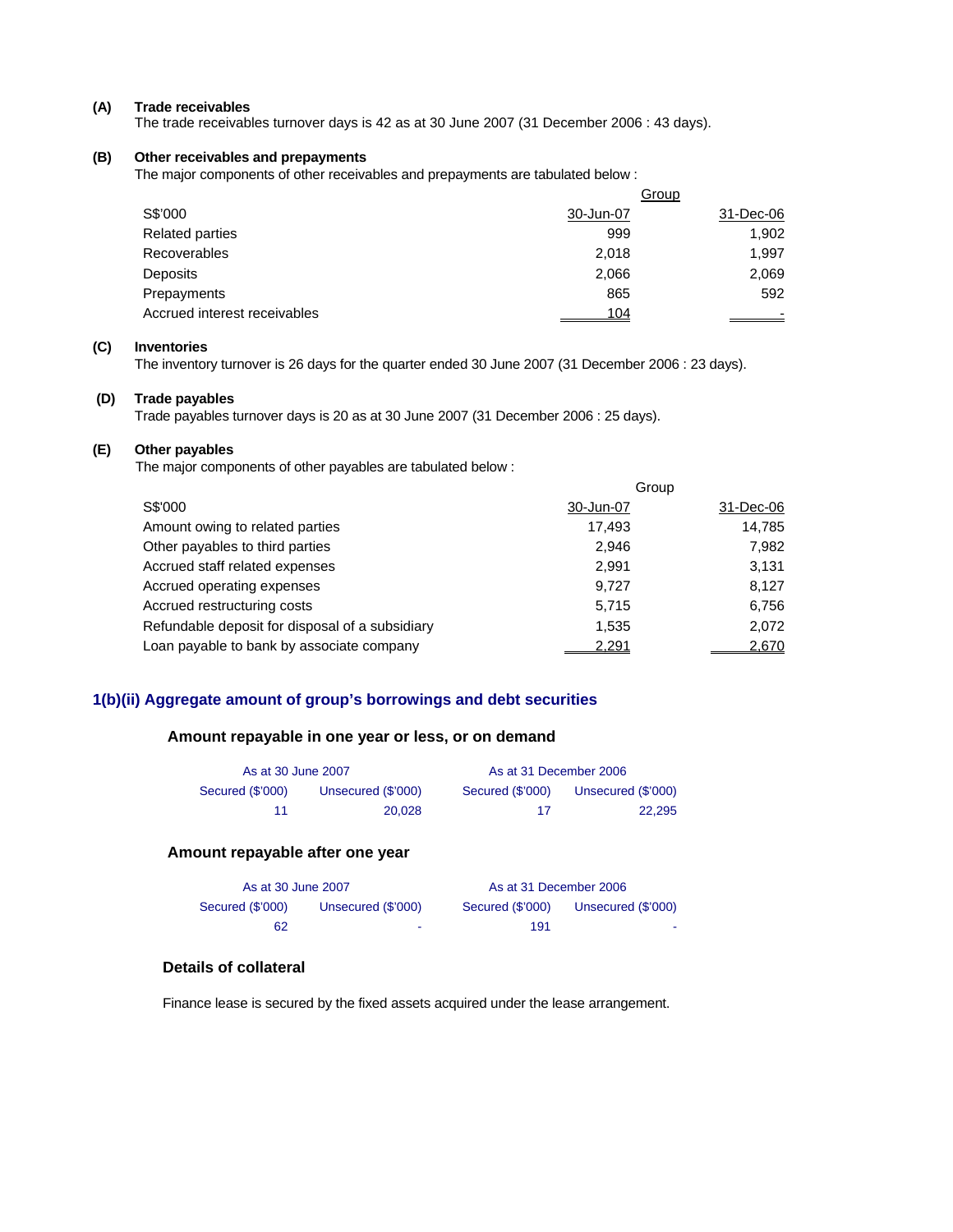### **1(c) A cash flow statement (for the group), together with a comparative statement for the corresponding period of the immediately preceding financial year**

|                                                                                                                 |          |           | YTD       | <b>YTD</b> |
|-----------------------------------------------------------------------------------------------------------------|----------|-----------|-----------|------------|
| In S\$'000                                                                                                      | Q2-07    | Q2-06     | 30-Jun-07 | 30-Jun-06  |
| <b>Operating activities</b>                                                                                     |          |           |           |            |
| Profit (Loss) before income tax                                                                                 | 377      | (27, 187) | (1, 148)  | (29, 494)  |
| Adjustments for                                                                                                 |          |           |           |            |
| Depreciation expense                                                                                            | 532      | 857       | 1,116     | 1,744      |
| Interest expense                                                                                                | 293      | 532       | 611       | 1,068      |
| Interest income                                                                                                 | (487)    | (516)     | (1,017)   | (1,027)    |
| (Gain) loss on disposal of plant and equipment                                                                  | (8)      | 148       | 6         | 152        |
| Reversal of impairment on plant and equipment                                                                   |          |           | (69)      |            |
| Gain on sales of business                                                                                       |          |           | (935)     |            |
| Reversal of allowance for inventories                                                                           | 33       | 58        | (32)      | 58         |
| Additional provision                                                                                            |          | 23,047    |           | 23,047     |
| Reversal of impairment of other investments                                                                     | (840)    |           | (840)     | 79         |
| Excess of interest in the net fair value of acquired<br>subsidiaries identifiable assets, liabilities over cost |          | (616)     |           | (616)      |
| Operating cash flows before movements in<br>working capital                                                     | (100)    | (3,677)   | (2, 308)  | (4,989)    |
| Trade receivables                                                                                               | (5,030)  | (1,350)   | 2,264     | 1,671      |
| Other receivables and prepaid expenses                                                                          | 1,265    | 5,168     | 436       | 3,157      |
| Inventories                                                                                                     | 223      | (3,488)   | (906)     | (4, 575)   |
| Trade payables                                                                                                  | 623      | 171       | (3, 108)  | 715        |
| Other payables                                                                                                  | 141      | 1,771     | (2, 339)  | (403)      |
| Cash used in from operations                                                                                    | (2,878)  | (1,405)   | (5,961)   | (4, 424)   |
| Interest received                                                                                               | 487      | 516       | 1,017     | 1,027      |
| Income tax paid                                                                                                 | (141)    | (307)     | (166)     | 17         |
| Net cash used in operating activities                                                                           | (2, 532) | (1, 196)  | (5, 110)  | (3, 380)   |
| <b>Investing activities</b>                                                                                     |          |           |           |            |
| Purchase of plant and equipment                                                                                 | (127)    | (312)     | (286)     | (738)      |
| Proceeds from sale of business                                                                                  |          |           | 1,743     |            |
| Proceeds from disposal of plant and equipment                                                                   | 84       |           | 141       |            |
| Advance payment for investments                                                                                 |          |           |           |            |
| Cash contribution of acquired subsidiaries                                                                      |          | 391       |           | 391        |
| Net cash (used in) from investing activities:                                                                   | (43)     | 79        | 1,598     | (347)      |
| <b>Financing activities</b>                                                                                     |          |           |           |            |
| Proceeds from issue of shares                                                                                   | 3,119    |           | 3,119     |            |
| Interest paid                                                                                                   | (293)    | (532)     | (611)     | (1,068)    |
| Repayment of finance lease                                                                                      | (109)    | (9)       | (135)     | (35)       |
| Fixed deposits subject to restriction                                                                           |          | 4,795     | 98        | 4,694      |
| Repayment of bank loans                                                                                         | (448)    | (107)     | (1, 391)  | (482)      |
| Net cash from financing activities                                                                              | 2,269    | 4,147     | 1,080     | 3,109      |
|                                                                                                                 |          |           |           |            |
| Net effect of foreign exchange rate changes                                                                     | (1,241)  | 758       | (1, 126)  | 2,254      |
| Net (decrease) increase in cash & cash equivalents                                                              | (1, 547) | 3,788     | (3, 558)  | 1,636      |
| Cash & cash equivalents at beginning of year                                                                    | 3,641    | 2,922     | 5,652     | 5,074      |
| Cash & cash equivalents at end of period                                                                        | 2,094    | 6,710     | 2,094     | 6,710      |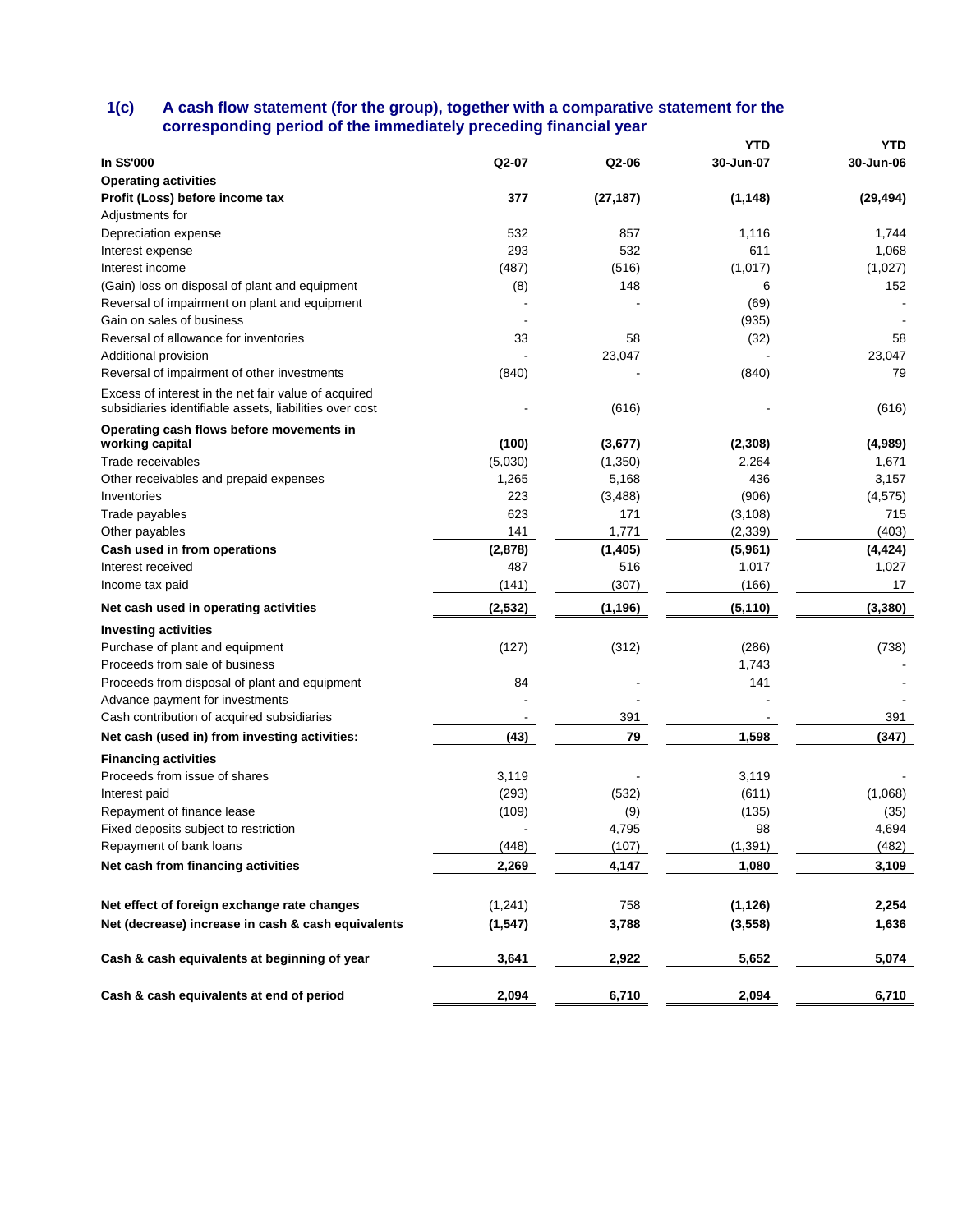# **I. Cash and cash equivalent at end of financial year** :

| In S\$'000                        | 30-Jun-07                | 30-Jun-06 |
|-----------------------------------|--------------------------|-----------|
| Cash                              | 9,886                    | 19,075    |
| Bank overdraft                    | (7, 792)                 | (11,611)  |
| Less: Cash subject to restriction | $\overline{\phantom{a}}$ | (754)     |
|                                   | 2,094                    | 6,710     |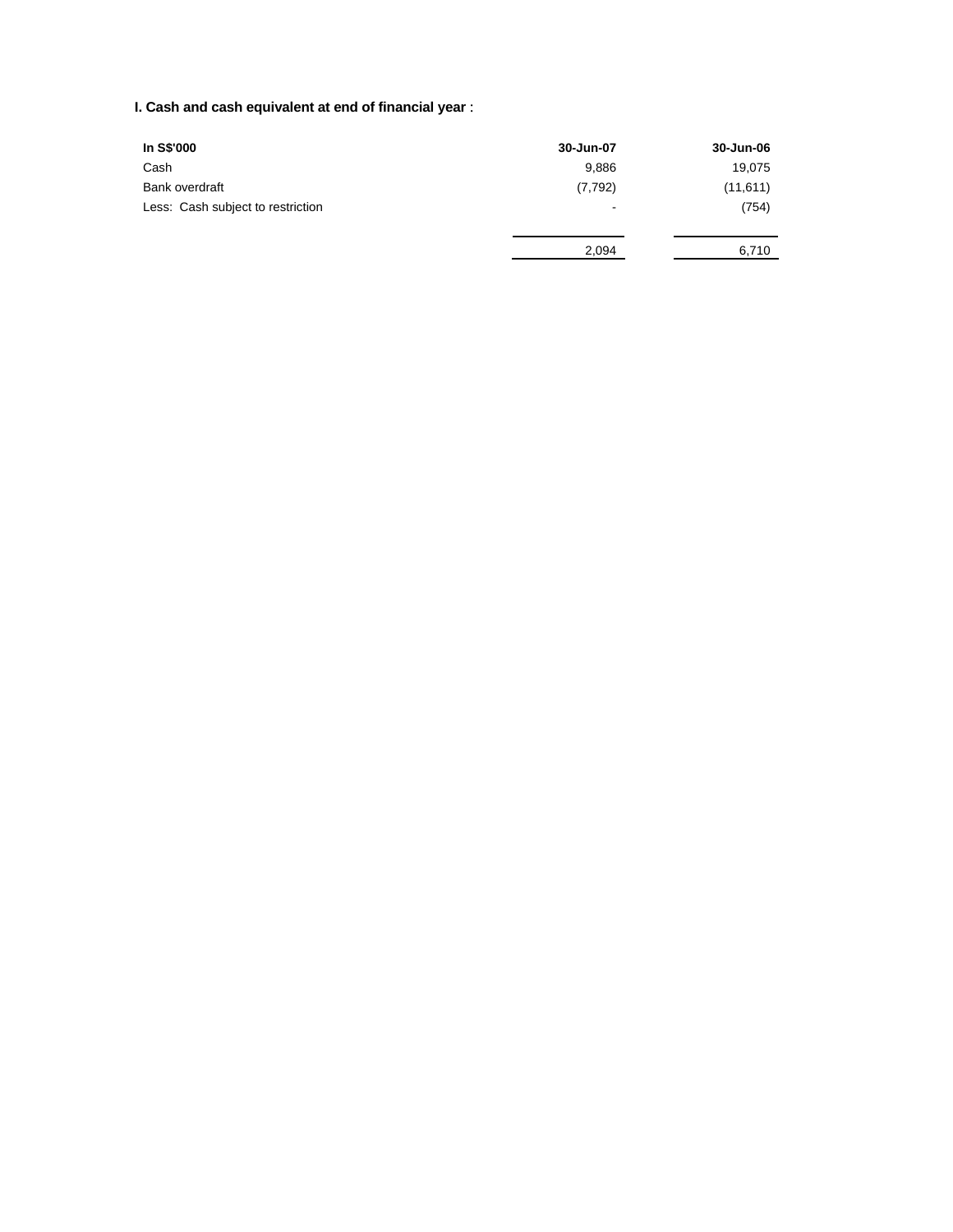## **1(d)(i) A statement (for the issuer and group) showing either (i) all changes in equity or (ii) changes in equity other than those arising from capitalisation issues and distributions to shareholders, together with a comparative statement for the corresponding period of the immediately preceding financial year**

| In S\$'000                                                                                                                                                     | <b>Share</b><br>capital | <b>Share</b><br>premium | Capital<br>redemption<br>reserve | <b>Share</b><br>options<br>reserve | <b>Translation</b><br>reserve                   | Revenue<br>reserve              | <b>Attibutable to</b><br>equity holders<br>of the company | <b>Minority</b><br>interest     | <b>Total</b>                           |
|----------------------------------------------------------------------------------------------------------------------------------------------------------------|-------------------------|-------------------------|----------------------------------|------------------------------------|-------------------------------------------------|---------------------------------|-----------------------------------------------------------|---------------------------------|----------------------------------------|
| Group (6 months ended 30 June 2006)                                                                                                                            |                         |                         |                                  |                                    |                                                 |                                 |                                                           |                                 |                                        |
| <b>Balance at 1 January 2006</b><br>Net loss for the period<br>Exchange differences arising on translation of foreign                                          | 24,024                  | 38,394                  | 22                               | 2,716                              | (633)                                           | (43,328)<br>(29, 806)           | 21,195<br>(29, 806)                                       | 5,398<br>123                    | 26,593<br>(29, 683)                    |
| operations<br>Issue of shares on rights issue<br>Effects of acquisition of interest in subsidiaries                                                            | 7,500                   |                         |                                  |                                    | 2,168                                           |                                 | 2,168<br>7,500<br>ä,                                      | $\sim$<br>(616)                 | 2,168<br>7,500<br>(616)                |
| <b>Balance at 30 June 2006</b>                                                                                                                                 | 69,918                  |                         | 22                               | 2,716                              | 1,535                                           | (73, 134)                       | 1,057                                                     | 4,905                           | 5,962                                  |
| Group (6 months ended 30 June 2007)<br><b>Balance at 1 January 2007</b><br>Net loss for the period<br>Issue of ordinary shares<br>Foreign currency translation | 89,841<br>3,119         |                         | 22<br>$\ddot{\phantom{1}}$       | 3,166                              | 1,204<br>$\overline{\phantom{a}}$<br>٠<br>(639) | (76, 369)<br>(2,001)            | 17,864<br>(2,001)<br>3,119<br>(639)                       | 3,575<br>405<br>$\sim$<br>(502) | 21,439<br>(1,596)<br>3,119<br>(1, 141) |
| <b>Balance at 30 June 2007</b>                                                                                                                                 | 92,960                  |                         | 22                               | 3,166                              | 565                                             | (78, 370)                       | 18,343                                                    | 3,478                           | 21,821                                 |
| Company (6 months ended 30 June 2006)                                                                                                                          |                         |                         |                                  |                                    |                                                 |                                 |                                                           |                                 |                                        |
| <b>Balance at 1 January 2006</b><br>Issue of shares on rights issue<br>Net loss for the period                                                                 | 24,024<br>7,500         | 38,394                  | 22<br>$\ddot{\phantom{1}}$<br>٠  | 2,716                              | ٠                                               | (34, 358)<br>$\sim$<br>(12,000) | 30,798<br>7,500<br>(12,000)                               |                                 | 30,798<br>7,500<br>(12,000)            |
| <b>Balance at 30 June 2006</b>                                                                                                                                 | 69,918                  |                         | 22                               | 2,716                              |                                                 | (46,358)                        | 26,298                                                    |                                 | 26,298                                 |
| Company (6 months ended 30 June 2007)<br><b>Balance at 1 January 2007</b><br>Net loss for the period<br>Issue of ordinary shares                               | 89,841<br>3,119         |                         | 22<br>$\overline{a}$             | 3,166                              | $\overline{a}$<br>÷                             | (70, 412)<br>(2,148)            | 22,617<br>(2,148)<br>3,119                                | $\sim$                          | 22,617<br>(2, 148)<br>3,119            |
| <b>Balance at 30 June 2007</b>                                                                                                                                 | 92,960                  |                         | 22                               | 3,166                              |                                                 | (72, 560)                       | 23,588                                                    |                                 | 23,588                                 |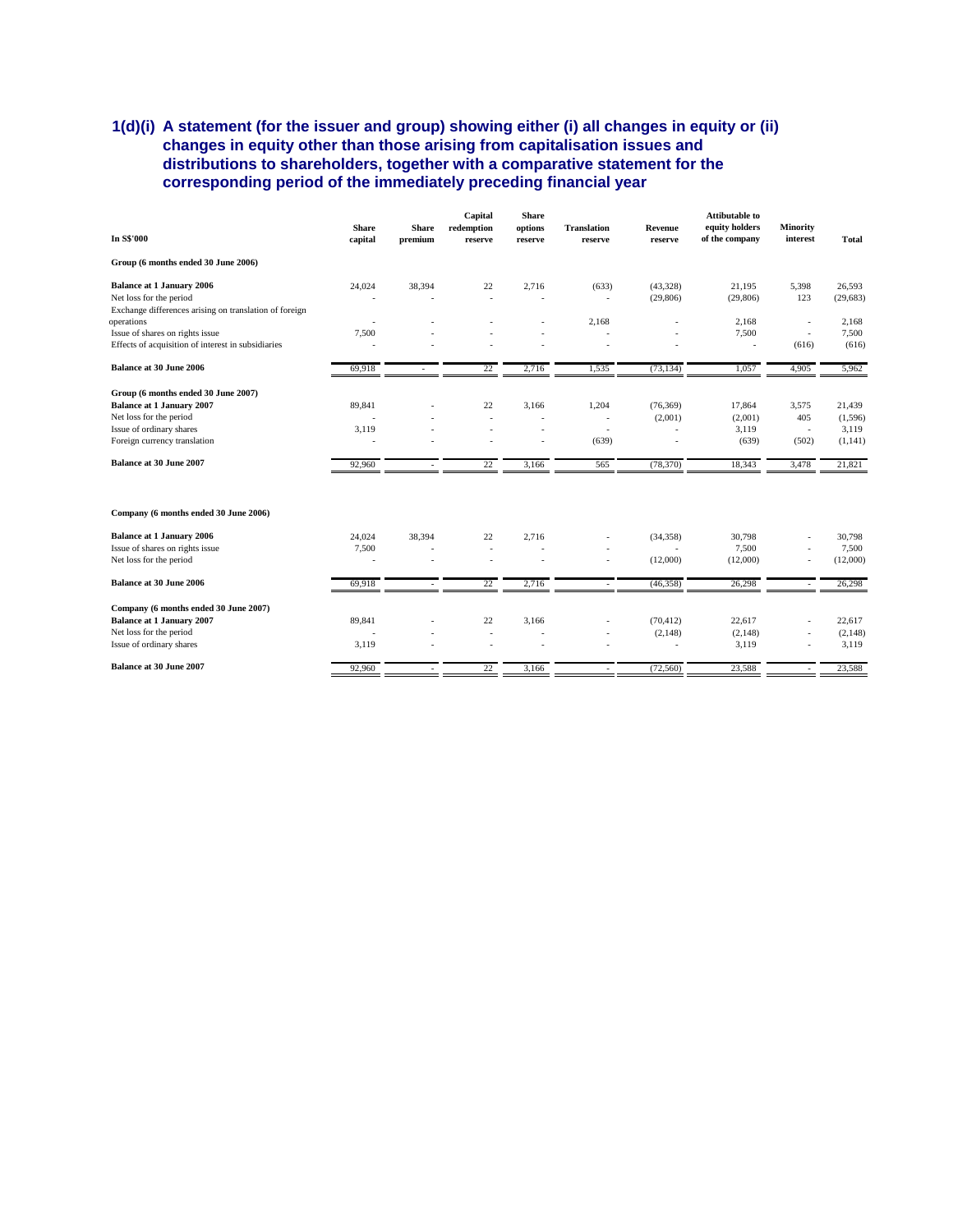**1(d)(ii) Details of any changes in the company's share capital arising from rights issue, bonus issue, share buy-backs, exercise of share options or warrants, conversion of other issues of equity securities, issue of shares for cash or as consideration for acquisition or for any other purpose since the end of the previous period reported on. State also the number of shares that may be issued on conversion of all the outstanding convertibles as at the end of the current financial period reported on and as at the end of the corresponding period of the immediately preceding financial year** 

The mDR Limited Share Option Scheme 2003 (the "Scheme") was approved and adopted by members at the Extraordinary General Meeting held on 13 January 2003. The price at which a participant of the Scheme shall subscribe for each share upon the exercise of an option was determined based on the average closing prices of the shares for each of the last five market days immediately preceding the date of grant of the options ("Date of Grant"). The vesting period of the options commences on the date not earlier than the first anniversary of the Date of Grant and expires on the tenth anniversary of the Date of Grant.

The share options granted and exercised during the financial year and share options outstanding as at 30 June 2007 under the Scheme were as follows:

| Date of grant     | Balance at<br>1 January<br>2007 or<br>grant date if<br>later | Exercised | Lapsed/<br>Cancelled | Balance at<br>30 June 2007 | <b>Subscription Price</b> | Expiry date       |
|-------------------|--------------------------------------------------------------|-----------|----------------------|----------------------------|---------------------------|-------------------|
|                   |                                                              |           |                      |                            |                           |                   |
| 17 September 2003 | 1,735,707                                                    | ۰         | (77, 142)            | 1,658,565                  | 0.3111                    | 16 September 2013 |
| 14 April 2004     | 13,781,542                                                   | ۰         | (655, 711)           | 13,125,831                 | 0.5063                    | 13 April 2014     |
| 22 September 2005 | 11,238,000                                                   | -         | ۰.                   | 11,238,000                 | 0.1206                    | 21 September 2010 |
|                   | 26,755,249                                                   | ۰         | (732,853)            | 26,022,396                 |                           |                   |

## **2. Whether the figures have been audited, or reviewed and in accordance with which standard**

The figures for the period from 1 January 2007 to 30 June 2007 have not been audited or reviewed by our auditors.

The auditors have expressed an "except for" opinion on the 2006 financial statements as described in the following:

- a) The opening balances affected by adjustments arising from the matters below were brought forward into the financial statements for the year ended 31 December 2006 and hence have effects on the 2006 financial statements.
- b) The outcome of the ongoing Commercial Affairs Department's proceedings may uncover other information which may require adjustments to be made to the financial statements.
- c) The completeness of the disclosure of related party transactions and any other effects on the financial statements as the former executives of the company who had been subsequently charged by the CAD were still presiding over the affairs of the company during the first half of financial year 2005.
- d) The audit clearances for certain subsidiaries were not received as at date of auditors' report.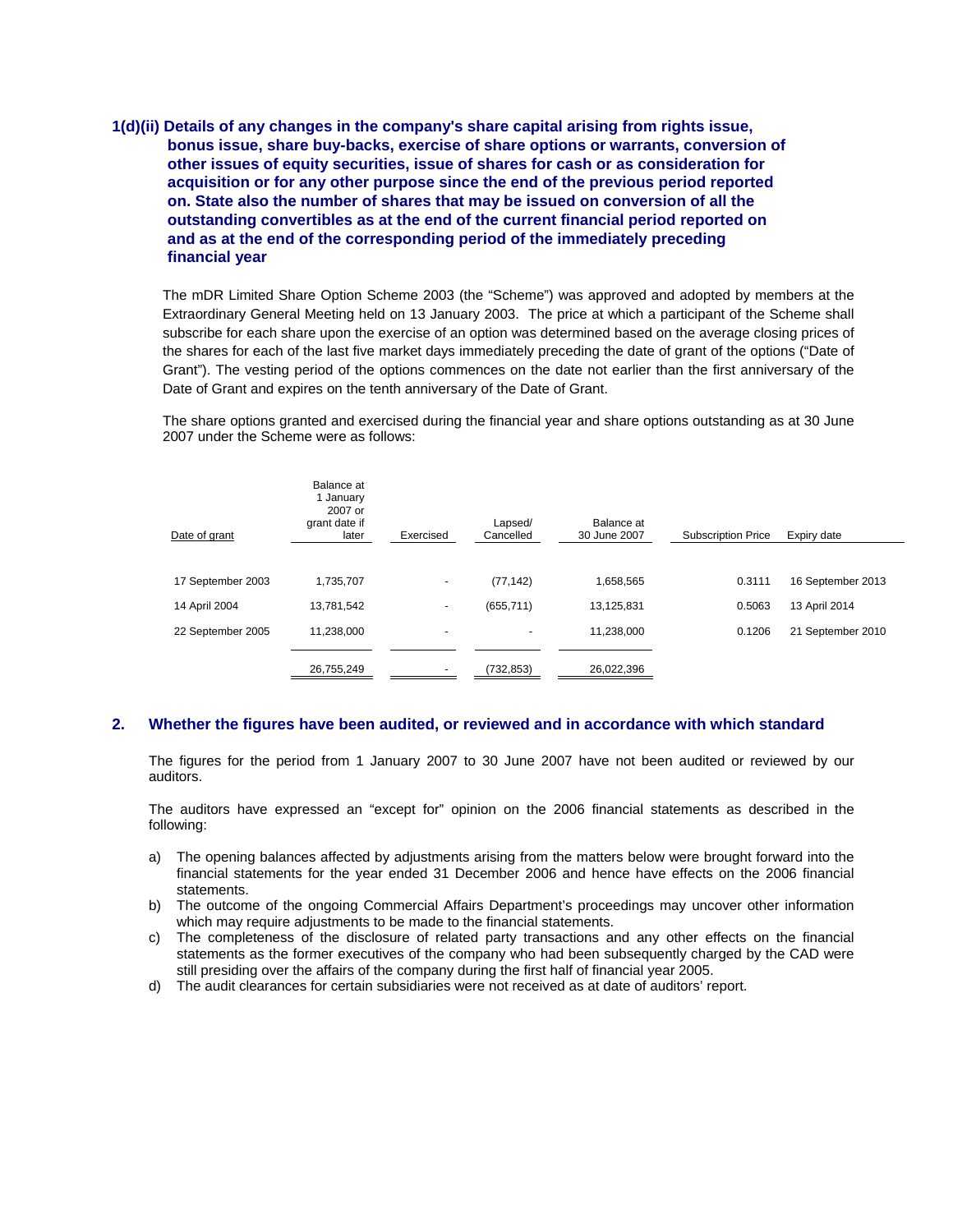## **3. Where the figures have been audited or reviewed, the auditors' report (including any qualifications or emphasis of matter)**

The figures have not been audited or reviewed by our auditors.

#### **4. Whether the same accounting policies and methods of computation as in the issuer's most recently audited annual financial statements have been applied**

The accounting policies and methods of computation have been applied consistently. The group and the company have applied accounting policies and methods of computation in the financial statements for the current reporting period consistent with those of the audited financial statements as at 31 December 2006.

## **5. If there are any changes in the accounting policies and methods of computation, including any required by an accounting standard, what has changed, as well as the reasons for, and the effect of, the change**

The Group has adopted all the new and revised Singapore Financial Reporting Standards ("FRS") and interpretations of FRS and amendments to FRS effective for accounting periods beginning 1 January 2007 and they are assessed to have no significant impact on the Group's financial position and results of the Group.

## **6. Earnings per ordinary share of the group for the current period reported on and the corresponding period of the immediately preceding financial year, after deducting any provision for preference dividends**

| Earnings per ordinary share                    | YTD          | YTD       |
|------------------------------------------------|--------------|-----------|
| (based on consolidated net loss)               | 30-Jun-07    | 30-Jun-06 |
| attributable to equity holders of the Company) | <b>Cents</b> | Cents     |
| - Basic                                        | (0.13)       | (2.90)    |
| - Fully diluted                                | (0.13)       | (2.90)    |

Basic earnings per ordinary share is computed based on the weighted average number of shares in issue during the period of 1,571,471,405 (30 June 2006 : 1,026,301,490).

Fully diluted earnings per ordinary share is computed based on the weighted average number of shares during the period adjusted for the effect of all potential dilutive ordinary shares of 1,571,471,405 (30 June 2006 : 1,026,301,490).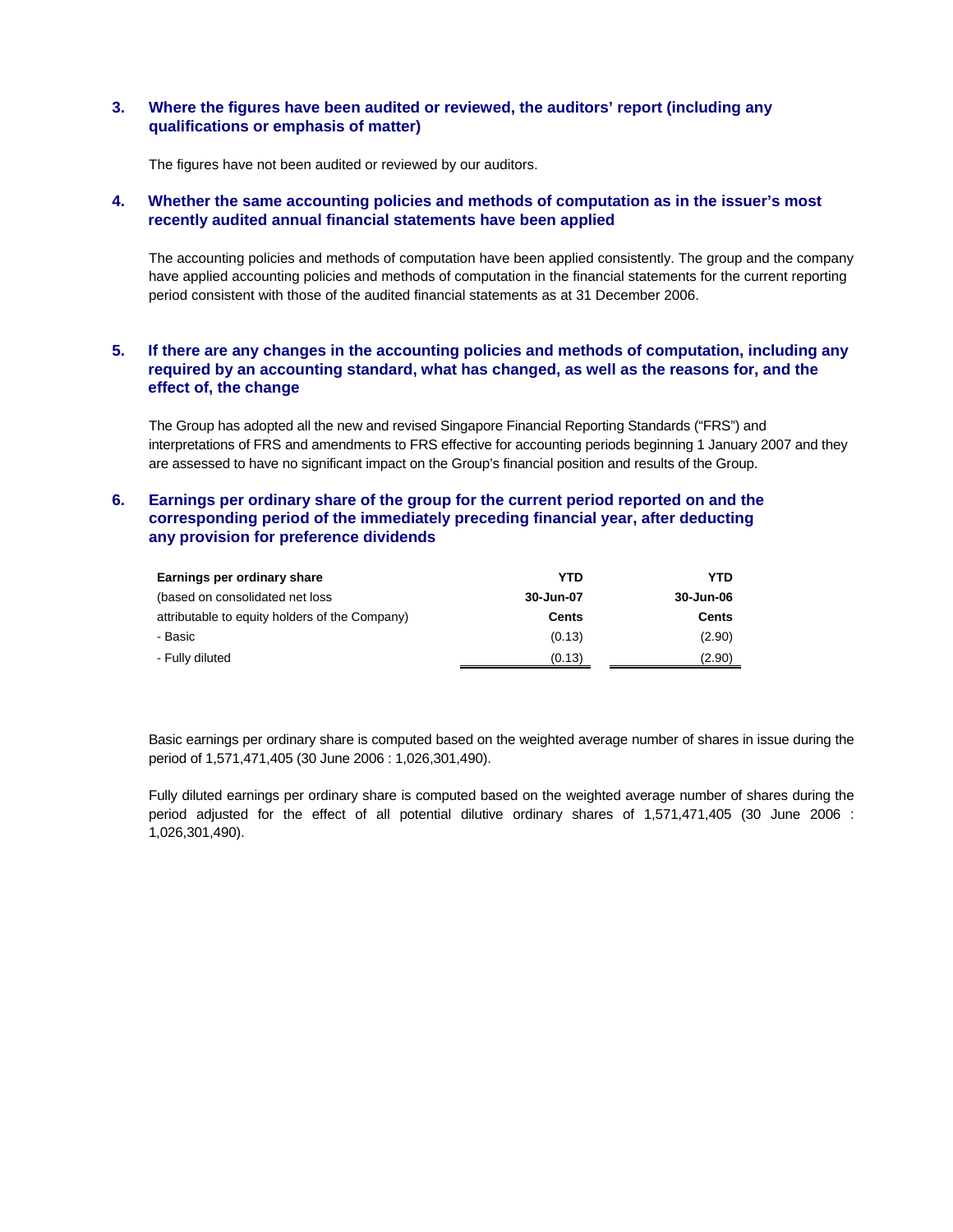## **7. Net asset value (for the issuer and group) per ordinary share based on issued share capital of the issuer at the end of the (a) current period reported on and (b) immediately preceding financial year**

|              |              | Company   |              |  |
|--------------|--------------|-----------|--------------|--|
| 30-Jun-07    | 31-Dec-06    | 30-Jun-07 | 31-Dec-06    |  |
| <b>Cents</b> | <b>Cents</b> | Cents     | <b>Cents</b> |  |
| 1.17         | 1.16         | 1.50      | 1.47         |  |
|              |              | Group     |              |  |

The NAV per share as at 30 June 2007 is calculated based on 1,571,471,405 (31 December 2006: 1,539,452,227) ordinary shares.

**8. A review of the performance of the group, to the extent necessary for a reasonable understanding of the group's business. The review must discuss any significant factors that affected the turnover, costs, and earnings of the group for the current financial period reported on, including (where applicable) seasonal or cyclical factors. It must also discuss any material factors that affected the cash flow, working capital, assets or liabilities of the group during the current financial period reported on** 

#### **Revenue**

Revenue for the second quarter has improved by 6% from S\$64.2 million to S\$68.3 million. This is primarily due to higher sales from the DMS business as a result of expansion of its dealer and franchisee networks.

Revenue from the AMS business has decreased by approximately S\$1.0 million as compared to the second quarter of FY2006. This is primarily due to the discontinuation of businesses, primarily the divestment of the New Zealand AMS business in January 2007.

#### **Profit/Loss after Tax**

In the second quarter of FY2007, the Group has reported a profit after tax of approximately S\$0.19 million, as compared to the second quarter loss of approximately S\$27.2 million in FY2006. (The net loss for the second quarter of FY2006 is S\$2.8 million excluding a one-time provision made for restructuring costs). The improvement is contributed by:-

- (i) the reversal of impairment of other investments (approximately S\$0.8 million);
- (ii) gain in foreign exchange (approximately S\$1.3 million); and
- (iii) other costs/expenses as per 1(a)(iv).

#### **Cash Flow**

The net decrease in cash and cash equivalents was attributed mainly to working capital usage and the repayment of bank loans.

## **9. Where a forecast, or a prospect statement, has been previously disclosed to shareholders, any variance between it and the actual results**

Not applicable.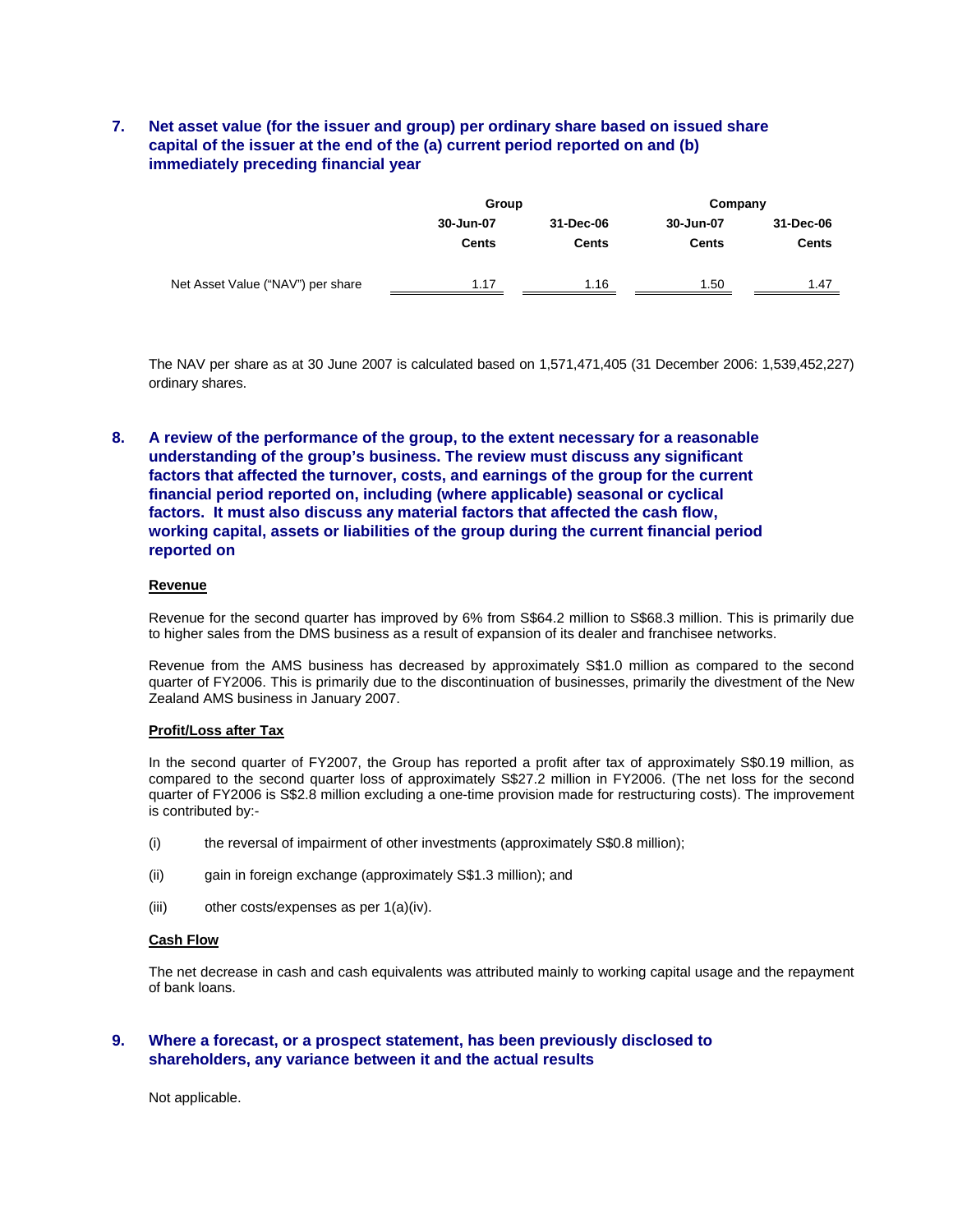## **10. A commentary at the date of the announcement of the competitive conditions of the industry in which the group operates and any known factors or events that may affect the group in the next reporting period and the next 12 months**

For the AMS Business, the division has concluded the business reviews with a number of its major principals, and is continuing to finalize with others. These reviews are expected to have a positive impact.

For the DMS Business, in line with its aim to improve margins, the division has largely completed realigning its various businesses in retail and distribution. The division is continuing to grow its dealer and franchisee channels, including expansion of business in identified South East Asian markets.

The Group, on 29 April 2007, announced the proposed acquisition of JEL Corporation (Africa) Pte Ltd. If this acquisition is approved by shareholders, it will contribute positively to the cashflow and financial results of the Group. In addition, the Group has been working to restructure its loan with its lenders.

Barring any unforeseen circumstances, the Group's financial performance is expected to improve.

### **11. Dividend**

#### *(a) Current Financial Period Reported On*

Any dividend declared for the current financial period reported on?

None.

#### *(b) Corresponding Period of the Immediately Preceding Financial Year*

Any dividend declared for the corresponding period of the immediately preceding financial year?

None.

#### **(c) Date payable**

Not applicable.

#### **(d) Books closure date**

Not applicable.

#### **12. If no dividend has been declared/recommended, a statement to that effect**

No dividend has been declared or recommended.

## **BY ORDER OF THE BOARD**

**Huang Wenjian Eugene Company Secretary** 

**13 August 2007**